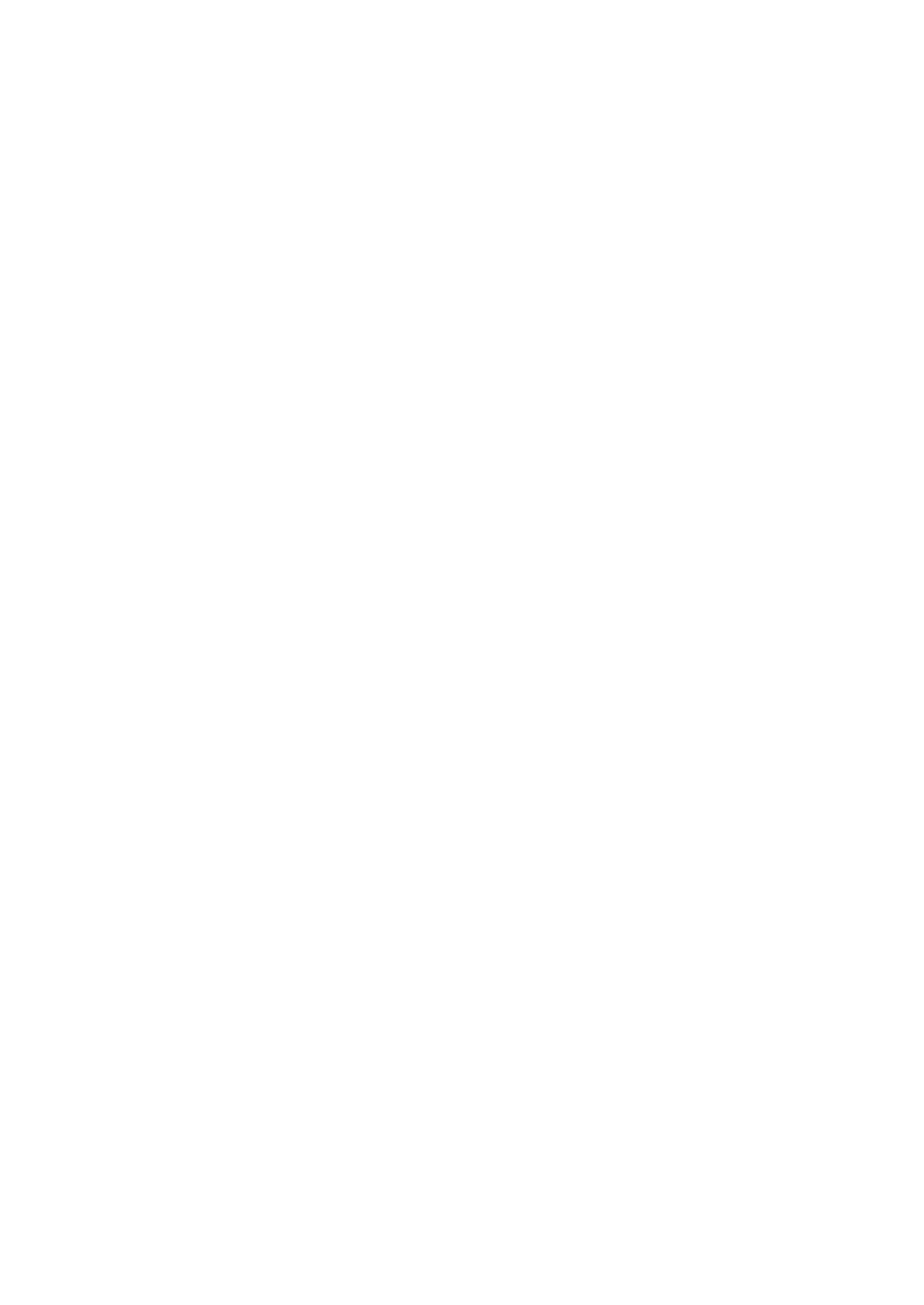*UJMR, Volume 6 Number 2, December, 2021, pp 19 - 24 ISSN: 2616 - 0668*

In women infected with HPV 16 and or 18, the cumulative risk of developing cervical diseases is 10- fold higher than other risk types (Walboomer *et al.,* 1999).

Incidence rate of cervical cancer in Nigeria is 25/100,000 while the reported prevalence rate for HPV in the general population is 26.3 %. The incidence of HPV in women with cervical cancer is reported to be 24.8 %. In most, cancer of the cervix, especially in developing countries, present at advanced stages when curative measures are unlikely to be successful (Thomas *et al.,* 2004).

Proper determination and typing of high-risk HPV will help know the prevalence of HPV and create awareness, early detection, and encourage women to prevent the spread of cervical cancer. Therefore, it becomes imperative to determine the high-risk type of human Papilloma-virus among women of child bearing age in the state.

#### **MATERIALS AND METHODS**

#### **Study Area**

The research was carried in Yola, Adamawa State capital. Adamawa is a state in North Eastern Nigeria. It lays between 80°N and 11N and longitude 11.50 and 13.50 E. It was formed in 1991 from part of Gongola State with four administrative divisions namely: Adamawa, Ganye, Mubi and Numan. It is one of the thirty-six (36) States which constitute the Federal Republic of Nigeria. The State shares border with Gombe State to the North, and Borno State to the North East, while to the West it is bordered with Taraba State as well as the Republic of Cameroon to the East (adamawastate.com).

# **Ethical consideration**

Ethical approval was obtained from the State Ministry of Health Yola Adamawa with reference number S/MOH/1331/1 and Federal Medical Center Yola, Adamawa State, reference number FMCY ISUB/96NOL.11XX and Specialist Hospital Yola Reference number ADS/SHY/SUB/77/VOL.1. Informed consent approval was signed by the participating population before collecting samples from them.

# **Demographical Data of Participant**

A questionnaire was given to obtain demographical data of the individual. The questionnaires were filled with individuals' data such as age, marital status, and occupation.

# **Study population**

The study targeted women of child-bearing ages of 18 years and above within the communities and those attending the two major Hospitals (F.M.C and S.H.Y) for various medical assistance. **Sample size determination**

The sample size was determined using the

formula  
N=
$$
\frac{z^2 p 1-p}{d^2}
$$

Where; N= the sample size, P=Expected prevalence or proportion. Z= Statistic for a level of confidence which is 1.96 at 95 %. d=Precision. For this study, p=25% based on previous prevalence by (Naing *et al.,* 2006), 300 was obtained as the sample size.

#### **Specimen Collection and Processing**

With a sterile swab stick, high vaginal swab samples were obtained from the participants and the swab sticks were returned aseptically to the vials before processing. The samples are then separately transferred into a specimen container containing specimen transport media (S.T.M.) that lyses the cells before the analysis (APTIMA, 2012).

#### **Assay Procedure**

Four hundred microliter 400µl of each sample was pipetted into a container, 100µl of captured reagent was added, A barcode scanner was used to scan each sample before loading into the APTIMA HPV 16 18/45 Assay Machine, it was incubated for 35 minutes at 62 ºC, after 35 minutes the temperature was reduced to 25 ºC for hybridization to occur, the supernatant was aspirated. 1.0 ml of detergent was added, vortexed, centrifuged and the supernatant aspirated. The temperature was raised to 62  $^{\circ}$ C and 75 µl of amplification reagent was added and 200 µl of oil was also added mixed and incubated for 10 minutes then the temperature was reduced to 42  $\degree$ C for 5 minutes, 25 µl of enzyme reagent was added allowed to stand for 60 minutes then the temperature was raised to 62 °C, 100 µl of probe reagent was added vortexed and incubated for 20 minutes to detect the amplicon, 25 µl selection reagent was added vortexed and incubated for10minutes to differentiates between the hybridized and unhybridized probes, light emitted from the labeled DNA hybrids is measured as photon signals called Relative Light Units (R..LU) in a luminometer. The samples were also analyzed using positive and negative controls of genotype 16, 18/45 the positive ones are again analyzed using the same controls to rule out false positive. Final assay results were interpreted based on the analyte signal-to-cutoff S/CO) ratio described in the APTIMA HPV 16, 18/45 Genotype Assay manual (APTIMA).

# **RESULTS**

Overall prevalence of HPV in the study area was 18.7 % n=56), 79.3 % n=238) were negative. Out of the positive samples obtained 51.7 % n=29) were HPV 16 while 48.2 % n=27) were HPV 18 and 45 as shown below (Fig. 1).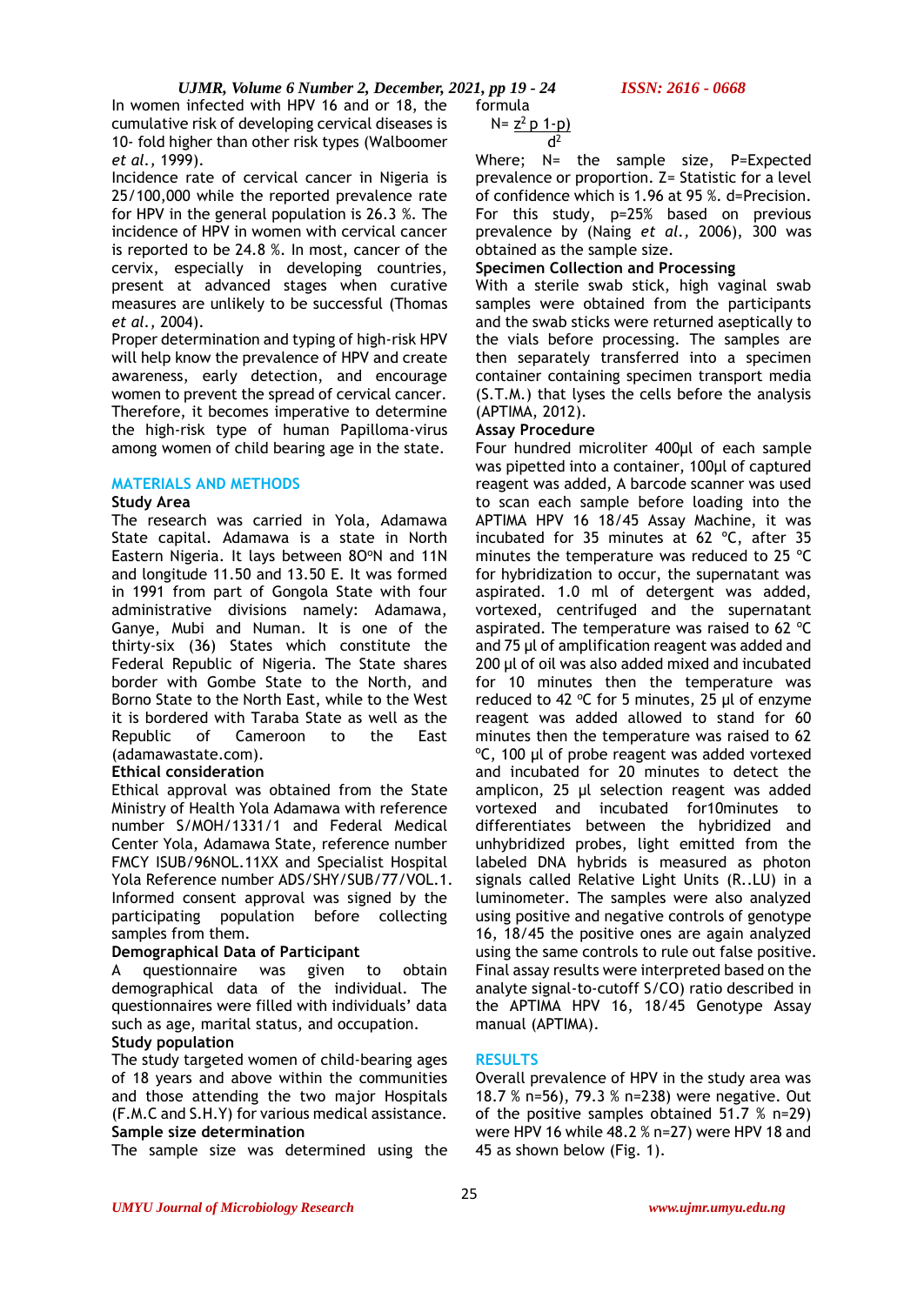The age grade 34-41 years had the highest prevalence rate of 25.6 % followed by age grade 42 years above with a prevalence rate of 19.8 % and 0 % rate was recorded amongst age grade 18-25 years (Fig. 2). The results of this study have shown that there is a significant association between numbers of sexual partners and prevalence of HPV when analyzed statistically using Chi-Square at 95 % confidence level (Table 1). However, HPV prevalence and occupation has been shown not to any association with one another when tested statistically using Chi-Square at 95 % confidence interval (Table 2).



Figure 1: Prevalence of HPV among women of child bearing age in Adamawa State



Figure 2. Prevalence of HPV genotype with respect to age

| Table 1. Association between HPV prevalence and number of sexual partner |  |
|--------------------------------------------------------------------------|--|
|                                                                          |  |

| Age years)   | <b>Number of Sexual Partner</b> |              |          |            |                    |            |                |  |
|--------------|---------------------------------|--------------|----------|------------|--------------------|------------|----------------|--|
|              | <b>One</b>                      |              | Two      |            | and above<br>Three |            | Total          |  |
|              | Pos                             | Neg          | Pos      | <b>Neg</b> | Pos                | <b>Neg</b> |                |  |
| $18 - 25$    | 0(0.2)                          | 15(5.6)      | 0(2.2)   | 6(7.8)     | 0(3.3)             | 012)       | 31<br>(31.0)   |  |
| $26 - 33$    | 0(0.1)                          | 4(3.4)       | 1(1.3)   | 4(4.8)     | 1(2.0)             | 9(7.3)     | 19<br>(19.0)   |  |
| $34 - 41$    | 0(0.5)                          | 9(14.0)      | 7(5.5)   | 21(19.5)   | 13(8.3)            | 28 (30.2)  | 78<br>(78.0)   |  |
| 42 above     | 2(1.1)                          | 26<br>(31.0) | 13(12.0) | 44 (43.0)  | 18(18.3)           | 69(66.0)   | 172<br>(172.0) |  |
| <b>Total</b> | 22.0                            | 54<br>(54.0) | 21(21.0) | 75 (75.0)  | 32 (32.0)          | 116(116.0) | 300<br>(300.0) |  |

Pearson chi (15) = 30.9235, Pr = 0.009

Values in the brackets are the expected frequencies.

Pos. Positive samples

Neg. Negative samples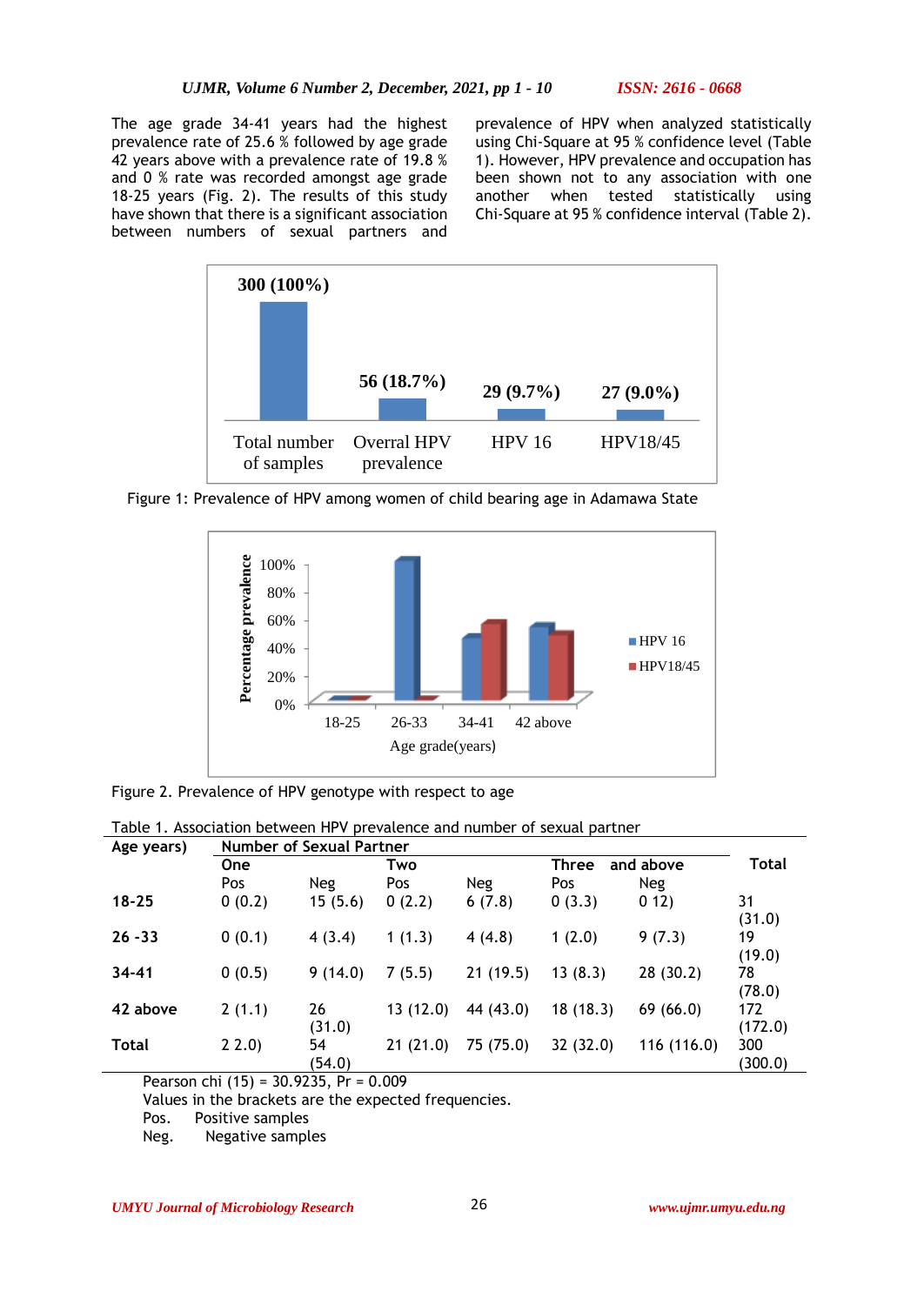Table 2. Prevalence of HPV in association with occupation

| . avu z.<br>TUVUULIILU VI<br>association with occupation |       |                 |                      |        |        |                |       |                   |              |                |         |
|----------------------------------------------------------|-------|-----------------|----------------------|--------|--------|----------------|-------|-------------------|--------------|----------------|---------|
| Age-Grade                                                |       | <b>Students</b> | <b>Civil Servant</b> |        |        | <b>Traders</b> |       | <b>Housewives</b> |              | <b>Farmers</b> | Total   |
|                                                          | Pos   | <b>Neg</b>      | Pos                  | Neg    | Pos    | <b>Neg</b>     | Pos   | <b>Neg</b>        | Pos          | Neg            |         |
| $18 - 25$                                                |       | 8               |                      |        |        |                |       |                   |              |                | 31      |
|                                                          | (0.3) | (2.5)           | (1.6)                | (6.1)  | (2.3)  | 7.4)           | (0.7) | (4.5)             | (0.9)        | (4.7)          | (31.0)  |
| $26 - 33$                                                | 0     |                 |                      |        |        |                |       |                   |              |                | 19      |
|                                                          | (0.2) | (1.5)           | (0.9)                | (3.7)  | (1.4)  | (4.6)          | (0.4) | (2.8)             | (0.6)        | (2.9)          | (19.0)  |
| $34 - 41$                                                |       | h               |                      | 20     | 8      | 19             |       |                   |              |                | 78      |
|                                                          | (0.8) | (6.2)           | (3.9)                | 15.3)  | (5.7)  | (18.7)         | (1.8) | (11.4)            | (2.3)        | (11.7)         | (78.0)  |
| 42-above                                                 |       |                 |                      | 32     | 13     | 42             |       | 28                | <sub>b</sub> | 27             | 172     |
|                                                          | (1.7) | (13.8)          | (8.6)                | (33.8) | (12.6) | (41.3)         | (4.0) | (25.2)            | (5.2)        | (25.8)         | (172.0) |
| Total                                                    |       | 24              | 15                   | 59     | 22     | 72             |       | 44                | 9            | 45             | 300     |
|                                                          | (3.0) | (24.0)          | (15.0)               | (59.0) | (22.0) | (72.0)         | (7.0) | (44.0)            | (9.0)        | (45.0)         | (300.0) |
|                                                          |       |                 |                      |        |        |                |       |                   |              |                |         |

Pearson chi-square (27)= 40.9799 Pr= 0.041

Values in the brackets are the expected frequencies.

Pos. Positive samples

Neg. Negative samples

#### **DISCUSSION**

The prevalence of HPV positivity of 18.7% found in this study in some part of Adamawa state; Nigeria is consistent with previous reports of the elevated prevalence of HPV in women in Nigeria and Sub-Saharan Africa. Studies carried out in Ibadan Nigeria showed a prevalence of 26.3% in a population base study according to Thomas *et al*., (2004). Prevalence of 66.10 % was reported in Burkina-Faso (Didelot-Roussen *et al.,* 2006). HPV surveys in sub-Saharan Africa have generally shown relatively high HPV prevalence with some variation, depending on how women were selected, and how HPV was tested. For example, 17 % prevalence of high-risk HPV types was found in rural Uganda (Serwada *et al.,* 1999), while 25 % prevalence was found among HIV-negative women in Harare, Zimbabwe (Womack *et al.,* 2000). Prevalence of 18 % was also recorded in Dakar and Pikene, Senegal (Xi and Toure, 2006). Prevalence of HPV with specific genotype shows that HPV 16 has the highest prevalence with the highest rate amongst age grade 26- 33 years, followed by HPV 18/45 with the highest rate amongst age grade 34-41 years. This finding is in line with some work carried out in some Africa countries, with variations in the relative ranking of HPV types that are compatible with chance and everywhere the predominance of HPV 16 and 18 rises with the increasing severity of cervical findings (Clifford *et al.,* 2003). Also type-specific distribution of HPV among cervical cancer biopsies from Africa showed that HPV 16 accounted for 50.2 % of samples, HPV 18 for 14.1 %, and HPV 45 for 7.9 % i.e., a distribution similar to that found worldwide) [Clifford *et al.,* 2006]. The age pattern of HPV prevalence also differs somewhat from one country to another. The predominant pattern includes an early peak, soon after the start of sexual intercourse (Jacobs *et al.,* 2000, Kiaer *et al.,* 2001), followed by

lower levels of HPV positivity in middle age [Jacobs *et al.,* 2000, Annh *et al*.,2003, Sanjose *et al.,* 2003]. In three studies from sub-Saharan Africa (Serwada *et al.,*1999, Castellsague *et al.,* 2001, DeVust *et al.,* 2003), the prevalence of HPV declined with an increased in age. In contrast, a study by Xi *et al.* (Xi and Toure, 2006) indicated that high-risk, but not low-risk HPV types, were more frequently detected in older than younger women.

According to Nweke *et al.,* (2013) older females between the ages of 25-34 years were more likely to be infected with high risk HPVs than those less than 25 years and those 55years and above. This is similar to what was discovered in this study and among HIV positive Rwandan women in whom prevalence peaked in those aged 25-34years and declined in those greater than 55 years old (Singh *et al.,* 2009). This may be explained by the time taken for persistence to develop in the 25-34 years age range and the lower incidence of sexual activity in the >55 years age range.

Statistical analysis of HPV prevalence based on the number of sexual partners shows that there is significant association between number of sexual partner and HPV prevalence as majority of the positive subjects are having more number of sexual partners. This is in line with World Health Organization (WHO, 2006) report that risk factors for persistent HPV infections include early age of first sexual intercourse, multiple sexual partners, smoking, and poor immune function. Bosch, *et al.* (2006) also reported that HPV is transmitted by direct skin-to-skin contact with vaginal and anal sex being the most common methods. Occasionally, it can spread from a mother to her baby during pregnancy. It does not spread via common items like toilet seats.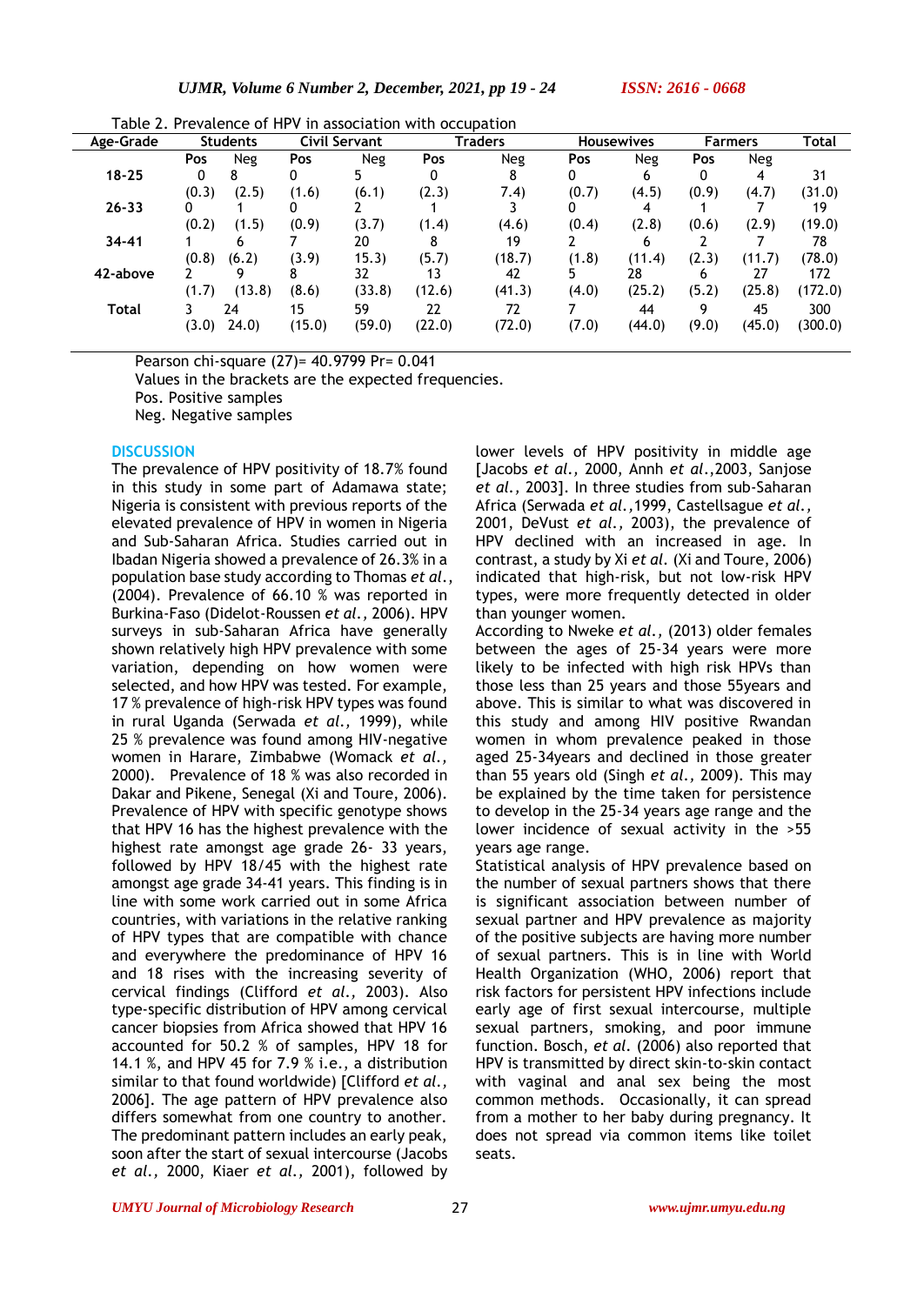People can become infected with more than one type of HPV. HPV only affects humans, genital HPV infections are considered to occur predominantly, although not exclusively, through sexual transmission (Bosch *et al.,* 2006).

#### **CONCLUSION**

This research investigates high-risk type of HPV among women of childbearing age in some communities and those attending hospitals in Adamawa State. Out of the 300 samples analyzed, 56 (18.7%) are positive, 238 (79.3%) are negative for HPV, and 6 (2%) are invalid. Out of the positive samples obtained, 29(51%) were HPV 16 while 27 (48.2%) were HPV 18/45; the study also showed that the age grade of 24-41 years has the highest prevalence of 25.6 %. No positive sample was found among age grades of 18-23. At P≤ 0.05, the result shows that HPV prevalence is significantly associated with the the number of sexual partners of an individual (P=0.009). The majority of those positives samples are from individuals engaged in multiple

#### **REFERENCES**

- Cohen, J. (2005) public health HPVs peculiarities from infection to disease. *Science Journal* Vol*.* **29***:* 308- 319
- Center for Disease Control (CDC, 2006): Sexually Transmitted disease treatment guideline available online from https www.cdc.gov
- Hildshein A., M. H. Schiffman, P. E Gravitt., A.G. Glass, C.E. Greer, T. Zhang, D. R. Scott, B.B. Rush, P. Lawler, M. E. Sherman (1994): Persistence of type specific human papillomavirus infection among cytologically normal women.*Journal of Infectious Diseases* **169**:235-240
- Monsonego J., F.X. Bosch, P. Coursaget, J. T. Cox, E. Franco, I. Frazer, T. C. Wright, R. Sankaranarayanan, J. Schiller, A. Singer, W. Jr. Kinney, C. J.S. Meije, J. Linder, D.M Parkin, J. Ferlay, M. Hamdi-Cherif, F. Sitas, J.O.Thomas, H. Wabbinga, S.I. Whelan (2003): Cancer in Africa Epidemiology and Prevention of cervix cancer. IARC Scientific Publication No 153, LYON:IARC Press pp268-276
- Safaein M., M. Schiffman, J. Gage, D. Solomon, C. Wheeler, P. Castle (2009): Detection of precancerous cervical lesion is differentiated by Human Papillomavirus<br>type. Cancer Research. 69 **Cancer** Research. **69** (8):3262-3266
- Walboomer J.M, M.V. Jacobs, M.M. Manos, F.X. Bosch, J. A. Kummer, K. V. Shah, J. Snijder, J. Peto, C. J. Meije, N. Munoz

sexes. Based on this finding, the prevalence of HPV in Adamawa state is as high as it is reported in some parts of Nigeria. Based on this finding, the prevalence of HPV in Adamawa state is as high as it is reported in some parts of Nigeria. Based on this finding, the prevalence of HPV in Adamawa state is as high as it is reported in some parts of Nigeria. Based on this finding, the prevalence of HPV in Adamawa state is as high as it is reported in some parts of Nigeria. Based on this finding, the prevalence of HPV in Adamawa state is as high as reported in some parts of Nigeria and sub-Sahara Africa.

### **Contribution to knowledge**

This project provides base line information on the prevalence of high-risk Human papilloma Virus among women of child bearing age in Adamawa State

### **Acknowledgements**

We are very grateful to Mr. Andrew Ivo Emo and staff of Defence Reference Laboratory Abuja for their assistance in carrying out the analysis.

> (1999): Human papillomavirus is a necessary cause of invasive cervical cancer Worldwide. *Journal of Pathology*.Vol. **189**:12-19

- Thomas J.O., R. Herrero, A.A. Omigbodun, K. Ojemakinde, I.O. Ajayi, A. Fawole (2004): Prevalence of papillomavirus infection in women in Ibadan Nigeria: A population-based study*. British Journal of Cancer* Vol.**90** (3): 638-645
- Map of Adamawa State Available online from www.adamawastate.com
- Naing L., T. Winn, B.N. Rushi (2006): Practical issue in calculating the sample size for prevalence studies*. Journal Archieve of Orofacial science* Vol.**1**: 9-14
- APTIMA® HPV 16 18/45 Genotype Assay. https://www.accessdata.fda.gov/cdrh\_ docs/pdf12/P120007c.<br>Rousseau M.N., N
- Didelot-Rousseau M.N., N. Nagot, V.<br>Costes-Maritineau, X. Valles, A. Costes-Maritineau, X. Valles, A. Ouedraogo, I. Konate (2006): Human papilloma virus genotype distribution and cervical squamous intraepithelial lesions among high risk women with and without HIV-1 infection in Burkina Faso. *British Journal of Cancer*; Vol. **95** (3):355-62
- Serwadda D., M. J. Wawer, K.V. Shah, N.K. Sewankambo, R. Daniel, C. Li, A. Lorincz, M.P. Meehan, F. Wabwire-Mangen, R.. H. Gray. (1999) Use of a hybrid capture assay of self-collected vaginal swabs in rural Uganda for detection of human papillomavirus. *Journal of Infectious Diseases*. **180**:1316–1319

*UMYU Journal of Microbiology Research www.ujmr.umyu.edu.ng*